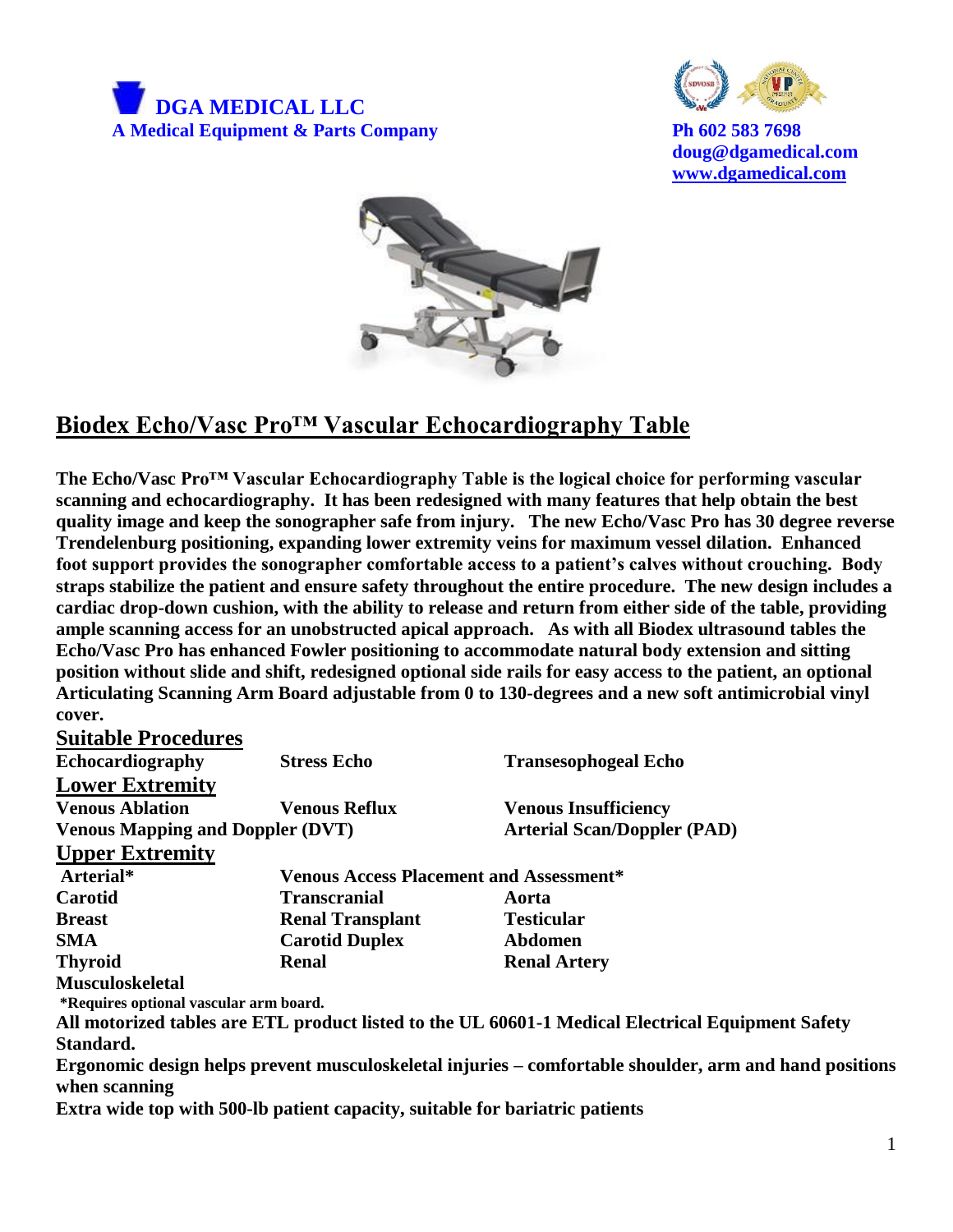**Cardiac drop-down cushion, allows release and return from either side of table Industry's largest cardiac scanning cutout – 9.5" w x 15.75" l Reverse Trendelenburg to 30 degrees Height range down to 23" accommodates wheelchair transfers and those with ambulatory difficulties Fowler positioning, 0-80 degrees, redesigned to accommodate natural body extension and sitting position without slide or shift Motorized height, Fowler positioning, Trendelenburg and auto-level adjustment Improved foot support with comfortable access to calves without crouching Naugahyde®, antimicrobial mattress cover with Advanced BeautyGard® provides protection against bacteria Central floor-locking system maintains table stability Durable hand controller Allows seated or standing work positions Optional Foot Controller is ideal for when hands are busy with other functions Redesigned side rails flush to table for unencumbered patient access Articulating Scanning Arm Board, adjustable from 0 to 130 degrees IV Pole easily attaches for quick convenience Paper Dispenser accommodates a roll of hygienic table paper. Includes a cutter strap. Headrest extension drops down 15 degrees to allow for carotid and thyroid studies Dimensions: - Overall: 73" l x 30" w (185.4 x 76.2 cm); 35" w (88.9 cm) with optional side rails - Cardiac Scanning Cutout: 9.5 w x 15.75 l (24.1 x 40 cm) Drop-down cushion releases from either side of the table. - Sonographer Cutout: 8" w x 14.75" l (20.3 x 37.4 cm) Adjustable sonographer cushion drops down or folds up for maximum access to the patient. Motions: - Height Adjustable: 23" to 39" (58.4 to 99 cm) - Trendelenburg: 0° to 15° - Reverse Trendelenburg: 0° to 30° - Fowler Back: 0° to 80° infinitely adjustable Controls: - Hand Control: Activates height, Trendelenburg motions, Fowler positioning and auto level motions - Foot Control (optional): Activates height, Trendelenburg motions, and Fowler positioning Wheels: 5" (12.7 cm) Individual locking swivel casters; central floor-locking system Tabletop: Two primary sections: torso section features sonographer and patient cutouts with Fowler positioning, and lower body section remains fixed Mattress: Torso section 2" (5 cm) thick, lower body section 3" (8 cm) thick; Naugahyde®, antimicrobial mattress cover with Advanced BeautyGard® provides protection against bacteria Upholstery Color: Graphite Patient Restraints: Two body straps Finish: Powder coat Patient Capacity: 500 lb (227 kg); weight tested to four times the patient load rating. Weight: 335 lb (152 kg) Power: 115 VAC or 230 VAC Warranty: Two-year Certifications: ETL and cETL Listed to UL60601-1 and CAN/CSA C22.2 No. 601.1-M90 and EN60601-1 standards. 058-702 Table, Vascular Echocardiography, Echo/Vasc Pro™, 115 VAC**